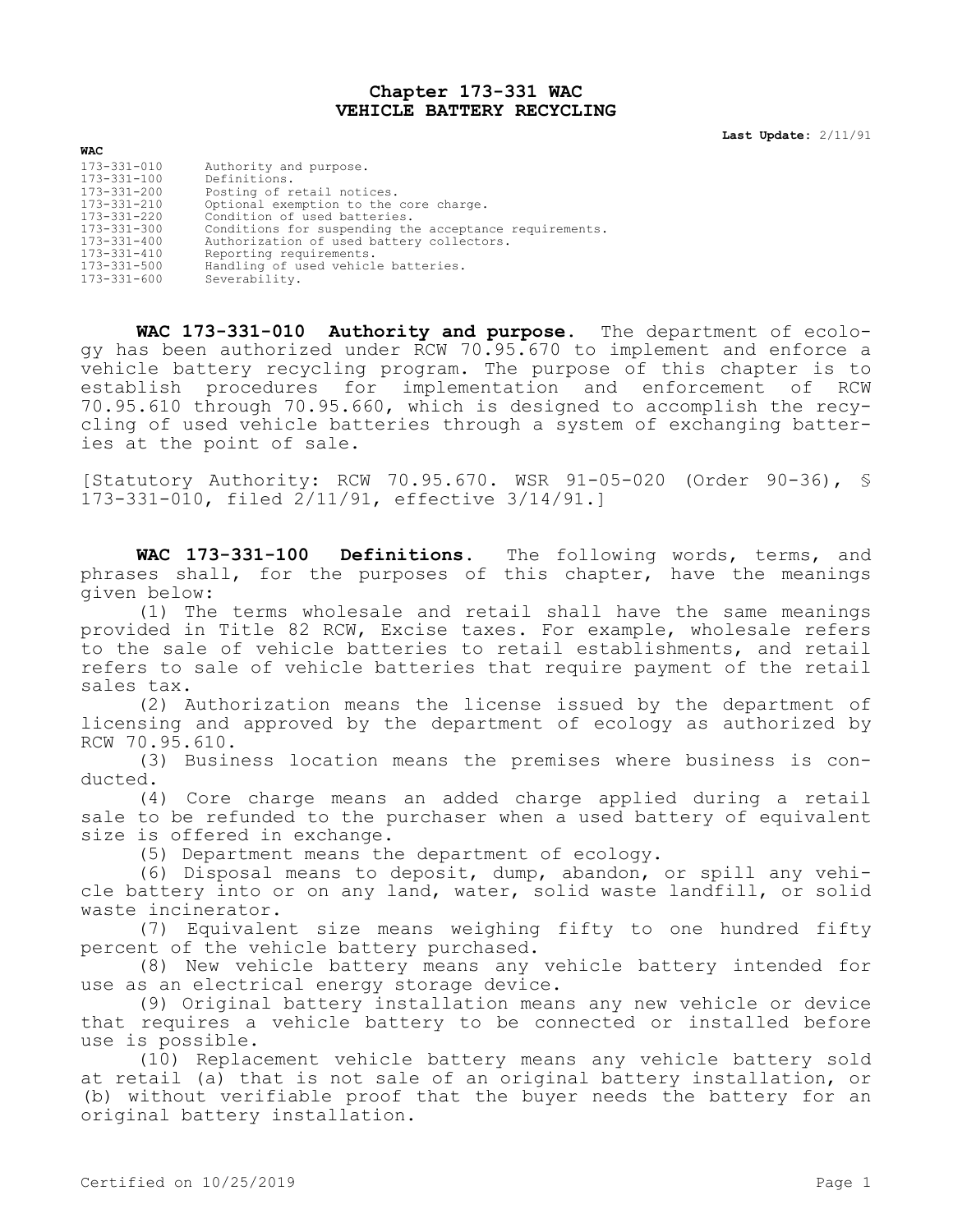(11) Secondary lead smelter means any facility licensed by a state or federal government to reclaim lead from vehicle batteries.

(12) Unified business identifier service location means:

(a) The field offices of the departments of revenue and labor and industries.

(b) The tax offices of employment security.

(c) The Olympia office of the secretary of state.

(d) The business license service office of the department of licensing.

(13) Used vehicle battery means any vehicle battery intended for reclamation, separate from a vehicle or other installation.

(14) Vehicle battery means any battery used or capable of use, without modification, in any vehicle, truck, mobile home, recreational vehicle, boat, airplane, or utility vehicle, having a core of elemental lead, with the capability to produce six or more volts. For purposes of application of the core charge only, a vehicle battery shall be a replacement battery and the core charge shall not apply to original battery installations.

[Statutory Authority: RCW 70.95.670. WSR 91-05-020 (Order 90-36), § 173-331-100, filed 2/11/91, effective 3/14/91.]

**WAC 173-331-200 Posting of retail notices.** (1) This section refers to the notices required by RCW 70.95.630(2).

(2) All required notices must be posted in the main vehicle battery display area or other area clearly visible to battery purchasers. Notices must be posted no lower than four feet and no higher than seven feet, level to the floor. Notices must be maintained free of any viewing obstructions.

Note: Notices are available by calling 1-800-RECYCLE.

[Statutory Authority: RCW 70.95.670. WSR 91-05-020 (Order 90-36), § 173-331-200, filed 2/11/91, effective 3/14/91.]

**WAC 173-331-210 Optional exemption to the core charge.** A retailer is not required to apply a core charge to a battery sale when the buyer submits verifiable proof that the battery is needed for an original battery installation. Verifiable proof shall consist of a voucher issued by the seller of the vehicle or device containing the following:

(1) Title, address, and phone of the retail establishment;

(2) Brief description of the vehicle or device sold with indication that a battery(s) was not included;

- (3) Date of issuance;
- (4) Name of the purchaser; and
- (5) Signature of the sales agent.

Vouchers shall be valid for ninety days following the date of issuance and must be surrendered to the retailer during the battery sale.

[Statutory Authority: RCW 70.95.670. WSR 91-05-020 (Order 90-36), § 173-331-210, filed 2/11/91, effective 3/14/91.]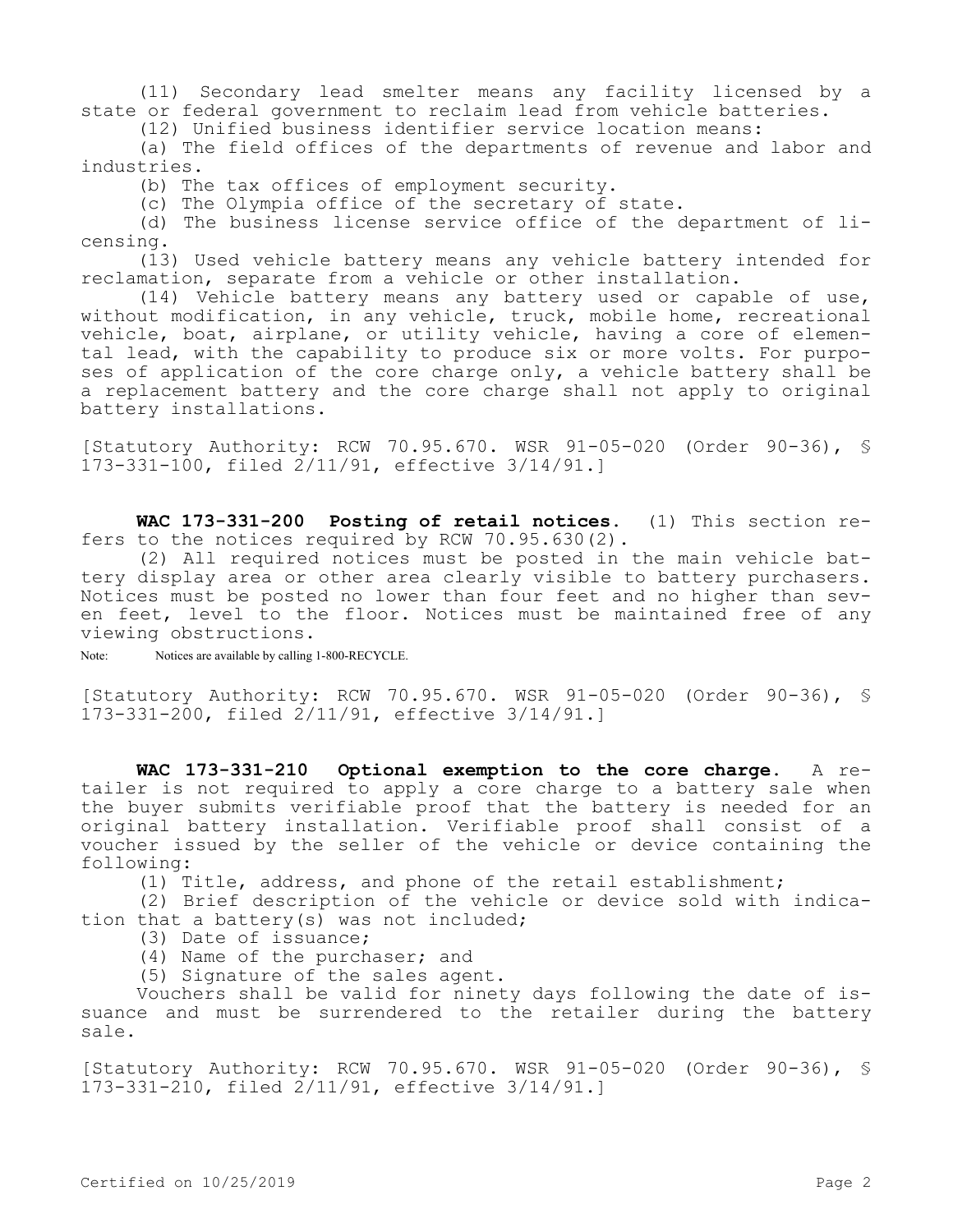**WAC 173-331-220 Condition of used batteries.** (1) A purchaser must provide a used battery in a fully-capped, unbroken condition to qualify for waiver of the core charge. A retailer may refuse to accept a broken or uncapped battery, or may condition acceptance upon provision of a leak proof, acid resistant container, such as a plastic pail, holding the broken or uncapped battery.

(2) The department shall provide on its 1-800-RECYCLE Hotline a list of recycling outlets available for broken and uncapped batteries.

[Statutory Authority: RCW 70.95.670. WSR 91-05-020 (Order 90-36), § 173-331-220, filed 2/11/91, effective 3/14/91.]

**WAC 173-331-300 Conditions for suspending the acceptance requirements.** (1) This section refers to the suspension order required by RCW 70.95.650(3).

(2) When the department deems it necessary, the department shall determine the market price paid for used lead batteries by contacting agents of the secondary smelters historically used to process used vehicle batteries originating in Washington. The department shall determine transportation costs by contacting at least three trucking firms and at least three shipping firms for estimated unit costs to transport batteries to each secondary smelter. If the lowest estimated transportation costs are higher than market price paid for all of the secondary smelters, the department will order a suspension.

(3) The department will notify retailers of any suspension by sending notice to trade organization representatives and other businesses on our vehicle battery program mailing list. (To get on the vehicle battery mailing list call (360) 438-7541.)

[Statutory Authority: RCW 70.95.670. WSR 91-05-020 (Order 90-36), § 173-331-300, filed 2/11/91, effective 3/14/91.]

**WAC 173-331-400 Authorization of used battery collectors.** (1) This section refers to RCW 70.95.610(1).

(2) Beginning May 1, 1991, any person who collects used vehicle batteries nonincidental to accepting exchanges during sale of new batteries, excluding local governments with approved local hazardous waste plans pursuant to RCW 70.105.220, must have a department approved authorization issued by the department of licensing.

(3) License fees for each business location shall be fifteen dollars annually.

(4) Application forms for a used vehicle battery collector authorization will be available at unified business identifier service locations located throughout the state.

Note: Assistance finding the nearest unified business identifier service is available by calling 1-800-562-8203.

(5) Ecology review of application for authorization as a used vehicle battery collector:

(a) Any application for authorization or reauthorization as a used vehicle battery collector is subject to review and final approval or disapproval by the department of ecology.

(b) The applicant will be notified if the department has evidence that the applicant has failed to comply with environmental regulations affecting the handling, storage, transport, reclamation, or disposal of vehicle batteries. Such failure is sufficient reason for the de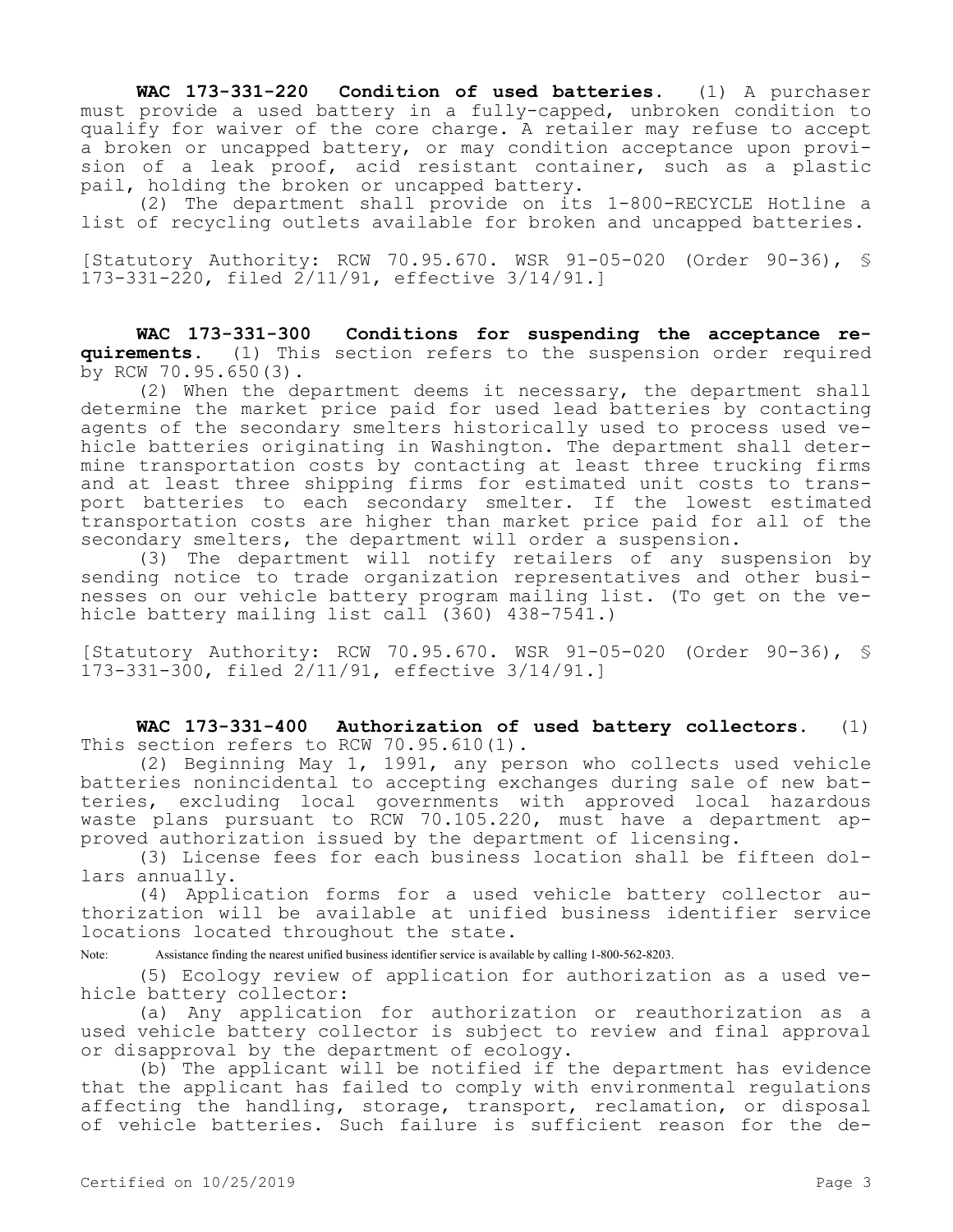partment to disapprove or rescind authorization as a vehicle battery collector.

(c) Notification shall be in writing and shall include a statement of the basis for the department's belief that failure to comply has occurred and an indication of the department's intentions regarding authorization.

(d) The applicant may submit to the department comments on the department's intended action and basis for that action. Any comments shall be submitted in writing to the department within fifteen days from date of receipt of the department's notice letter unless the department provides an extension.

(e) After reviewing any comments, the department shall issue a letter notifying the applicant of its decision whether to authorize the applicant as a vehicle battery collector. Such decision may be appealed to the department by written application for review within fifteen days of receipt by the applicant of the department's decision. The department shall issue a notice of its decision on the application for review within fifteen days of the receipt of such application. This notice shall be the department's final decision.

(f) Pursuant to RCW  $43.21B.110$  (1)(c), the department's final decision is appealable to the pollution control hearings board.

[Statutory Authority: RCW 70.95.670. WSR 91-05-020 (Order 90-36), § 173-331-400, filed 2/11/91, effective 3/14/91.]

**WAC 173-331-410 Reporting requirements.** (1) Consistent with RCW 70.95.280, persons who collect used vehicle batteries in Washington state and recondition them, reclaim them, or arrange transport of the used batteries to out-of-state locations shall report annually to the department quantities of batteries collected and their destination(s). Note: Reporting instructions and forms are available by calling 1-800-RECYCLE.

(2) Requests for confidentiality will be honored if the reporting business shows that publication of the information may affect adversely its competitive position and if the department determines that confidentiality is not detrimental to public interest.

[Statutory Authority: RCW 70.95.670. WSR 91-05-020 (Order 90-36), § 173-331-410, filed 2/11/91, effective 3/14/91.]

**WAC 173-331-500 Handling of used vehicle batteries.** Nothing in this chapter shall exempt wholesalers, retailers, or used battery collectors from the sections pertaining to lead-acid battery handling in the state's dangerous waste regulations, chapter 173-303 WAC, including WAC 173-303-050 (Department of ecology cleanup authority), WAC 173-303-145 (Spills and discharges into the environment), and WAC 173-303-960 (Special powers and authorities of the department). All shall use prudent procedures of handling and storing used vehicle batteries.

[Statutory Authority: RCW 70.95.670. WSR 91-05-020 (Order 90-36), § 173-331-500, filed 2/11/91, effective 3/14/91.]